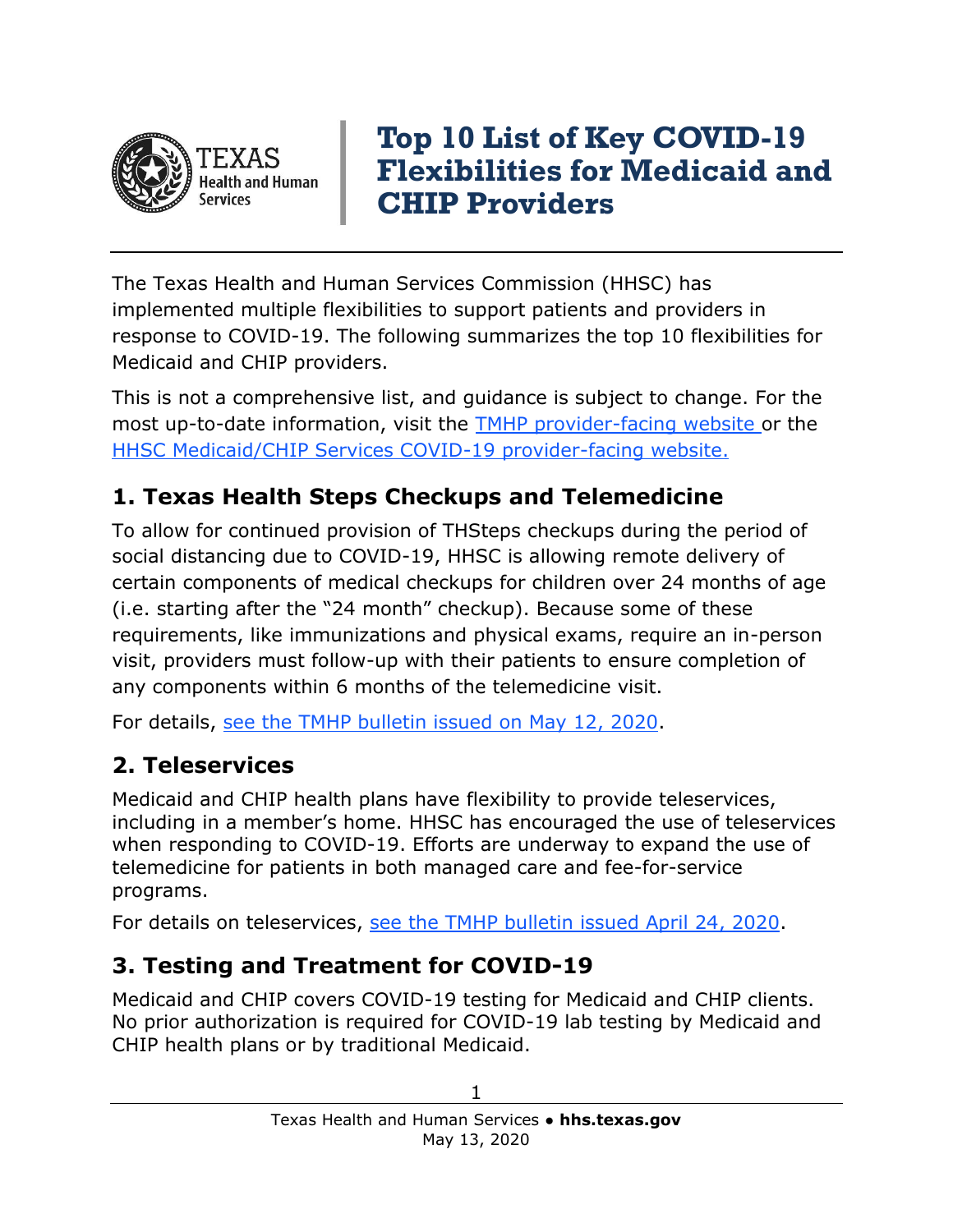The Centers for Medicaid & Medicaid Services (CMS) issued a [guidance](https://www.medicaid.gov/resources-for-states/disaster-response-toolkit/coronavirus-disease-2019-covid-19/index.html) for COVID-19 treatment services covered by Medicaid.

## **4. Coding for COVID-19**

For information on coding for COVID-19 refer to the following:

- [New COVID-19 Diagnosis Code U071 to Be a Benefit of Texas Medicaid](http://www.tmhp.com/News_Items/2020/03-March/03-27-20%20New%20COVID-19%20Diagnosis%20Code%20U071-Texas%20Medicaid%20-CSHCN-Eff-%20April%201,%202020.pdf)  [and the CSHCN Services Program Effective April 1, 2020](http://www.tmhp.com/News_Items/2020/03-March/03-27-20%20New%20COVID-19%20Diagnosis%20Code%20U071-Texas%20Medicaid%20-CSHCN-Eff-%20April%201,%202020.pdf)
- [Grouper Version 37.1 for Dates of Discharge on or after April 1, 2020](http://www.tmhp.com/News_Items/2020/04-April/04-08-20%20Update%20TMHP%20to%20Use%20Grouper%20Version%2037.1%20for%20Dates%20of%20Disch-4-1-20.pdf)

## **5. Prior Authorizations**

HHSC has directed TMHP and health plans to extend prior authorizations (PAs) that require recertification and are set to expire March 1, 2020, through May 31, 2020, for 90 days.

This extension does not apply to current authorizations for one-time services or pharmacy PAs.

This extension applies to all state plan services, including acute care and long-term services and supports such as personal assistance services, personal care services, community first choice, private duty nursing, physical, occupational, and speech therapies, and day activity and health services. This extension also applies to clinician administered drugs, when clinically appropriate.

Refer to the [TMHP bulletin posted on April 9, 2020](file:///C:/Users/RVanRamshorst01/Desktop/COVID-19/Top%2010%20List/To%20help%20ensure%20continuity%20of%20care%20during%20the%20COVID-19%20response,%20HHSC%20has%20directed%20TMHP%20to%20extend%20prior%20authorizations%20(PAs)%20that%20require%20recertification%20and%20are%20set%20to%20expire%20March%201,%202020,%20through%20May%2031,%202020%20for%2090%20days.) for more details.

# **6. Possible Drug Shortages**

Visit the [VDP website](https://www.txvendordrug.com/formulary) for any temporary changes made to the preferred drug list due to reported drug shortages.

Providers should complete the [Drug Shortage Notification Form](https://hhs.texas.gov/laws-regulations/forms/1000-1999/form-1315-drug-shortage-notification) to inform HHSC of potential shortages impacting prescribing choice or pharmacy claim processing.

## **7. Medication Refills**

On March 19, 2020, the Texas State Board of Pharmacy authorized pharmacists in Texas to dispense up to a 30-day refill supply of medication for patients in Texas in the event a prescriber cannot be reached in response to the state of disaster declaration for COVID-19. This excludes Schedule II medications.

For additional information, visit the [Texas State Board of Pharmacy website.](https://www.pharmacy.texas.gov/coronavirus/)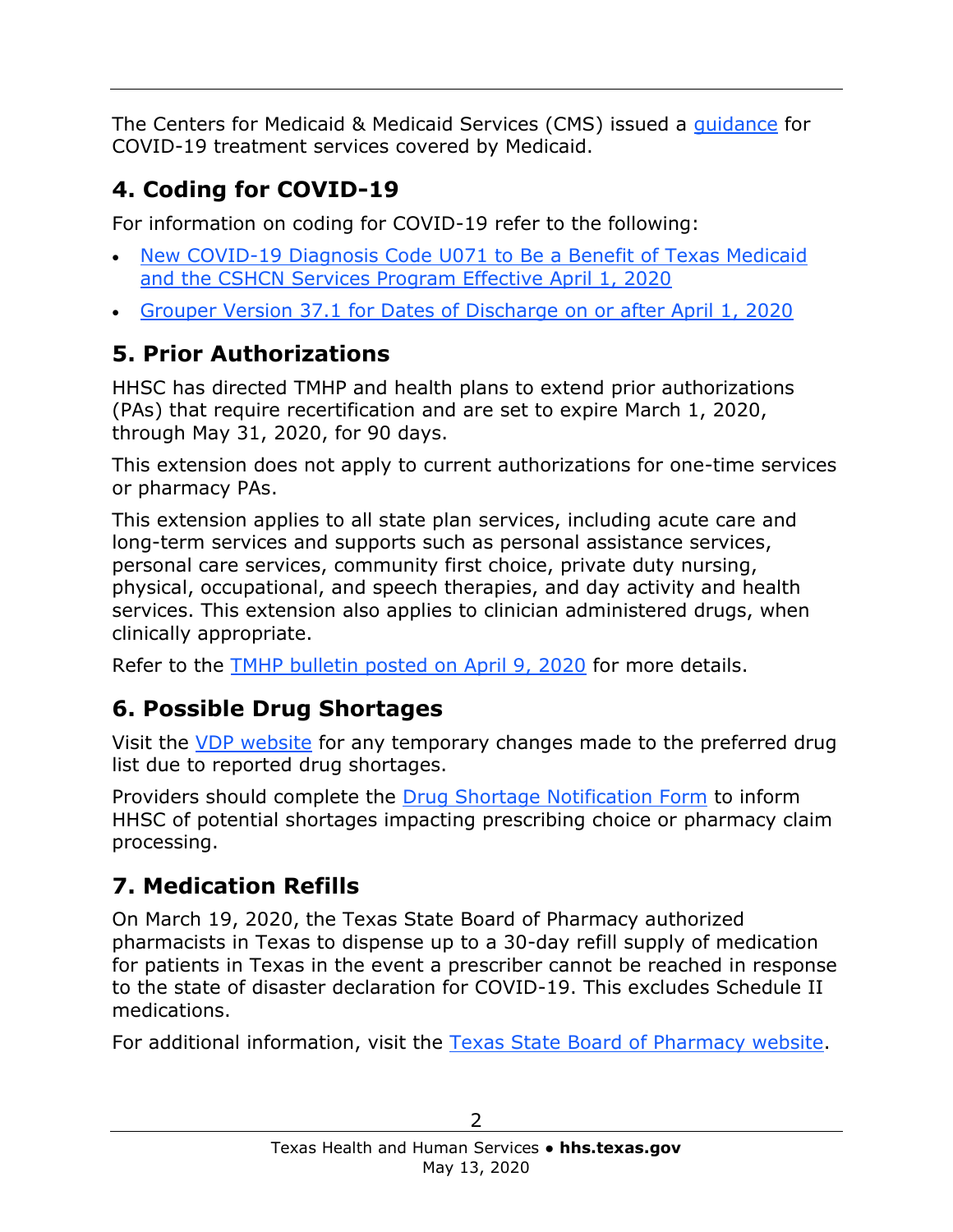### **8. Provider Enrollment**

HHSC has made certain changes designed to increase and retain available providers. Additional information can be found on the [TMHP website.](http://www.tmhp.com/Pages/ProviderEnrollment/PE_TX_Medicaid_New.aspx)

In addition, The Texas Medical Board has extended the due dates for license renewals during this period. See the [Texas Medical Board website](http://www.tmb.state.tx.us/) for additional information.

# **9. CHIP Co-Payments Waived**

Office visit co-payments for all CHIP members for services provided from March 13, 2020, through May 31, 2020 are waived. Co-payments are not required for covered services delivered via telemedicine or telehealth to CHIP members.

The member's health plan will reimburse the provider the full rate for the service, including what would have been paid by the member through costsharing. Providers must attest that the office visit co-payment was not collected by using the [attestation form](https://hhs.texas.gov/laws-regulations/forms/5000-5999/form-5004-optional-covid-19-chip-provider-co-payment-attestation) and submit an invoice to the appropriate health plan. Health plans have 30 calendar days to pay an invoice received from a provider.

For details on telehealth services, [see the TMHP bulletin issued April 24,](http://www.tmhp.com/News_Items/2020/04-April/04-24-20%20Date%20of%20Service%20Extension%20for%20Telemedicine%20Physician-Delivered%20and%20Telehealth.pdf)  [2020.](http://www.tmhp.com/News_Items/2020/04-April/04-24-20%20Date%20of%20Service%20Extension%20for%20Telemedicine%20Physician-Delivered%20and%20Telehealth.pdf)

# **10. Appeals and Fair Hearings**

## **Appeals**

HHSC has required health plans and dental plans to extend the timeframes for the following through May 31, 2020:

- *Appeal requests:* Number of days a member, legally authorized representative (LAR), or other authorized representative can request an appeal is now 90 days (normally 60 days for a health or dental plan internal appeal)
- *Continuation of benefits requests*: Number of days a member, LAR, or other authorized representative can request continuation of benefits is now 30 days (normally 10 days from receipt of notice of adverse benefit determination)
- *Standard appeal resolutions:* Number of days health plans and dental plans have to resolve a standard member appeal is now 60 days (normally 30 days)